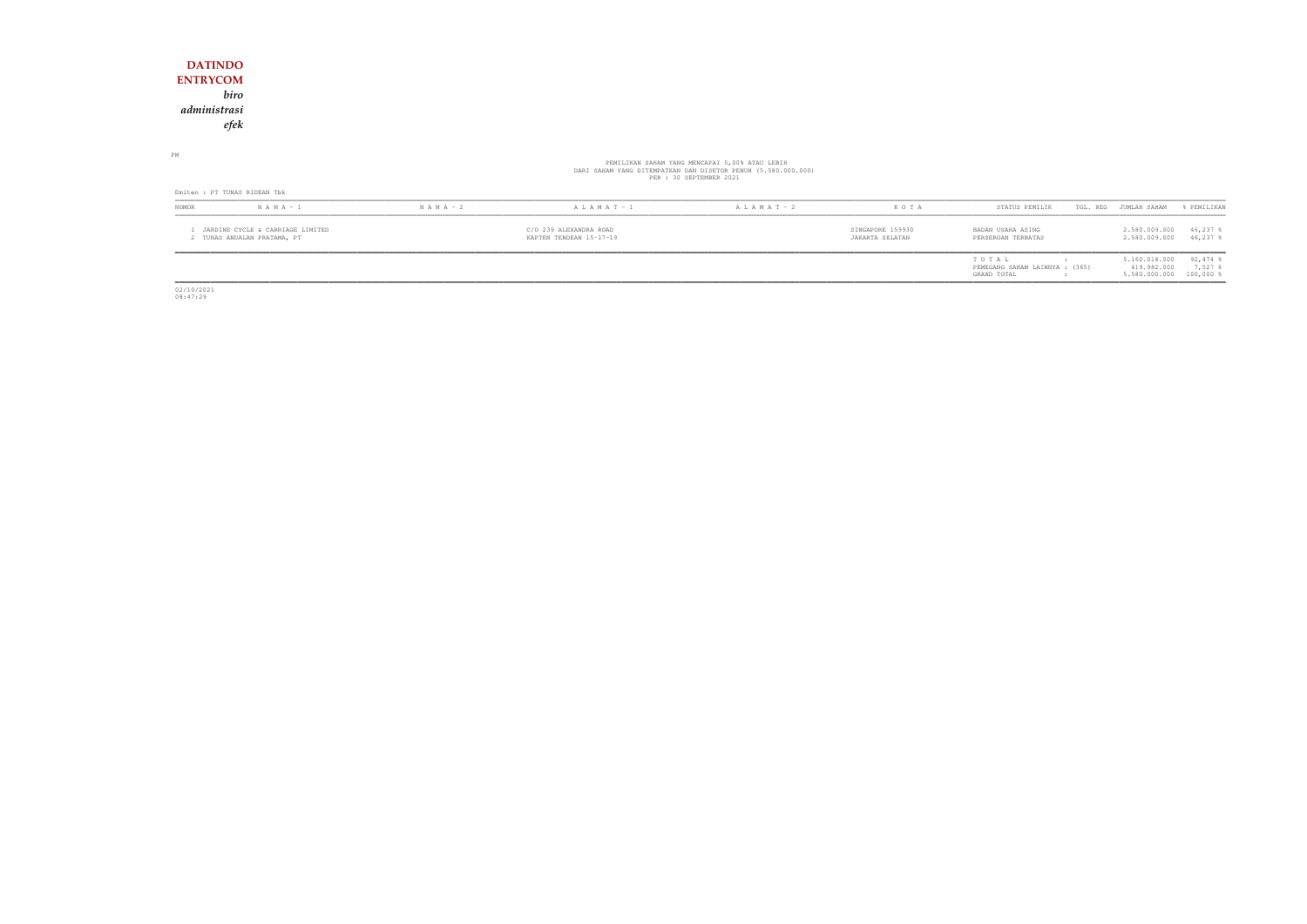*biro*

*administrasi*

*efek*

# DARI SAHAM YANG DITEMPATKAN DAN DISETOR PEMILIKAN SAHAM<br>DARI SAHAM YANG DITEMPATKAN DAN DISETOR PENUH (5.580.000.000)<br>PER : 30 SEPTEMBER 2021

P2

|     | EMITEN : PT TUNAS RIDEAN Tbk          |                                                                          |                             |                     |                                                                                |                 |                    |                                            |                             |                     |  |
|-----|---------------------------------------|--------------------------------------------------------------------------|-----------------------------|---------------------|--------------------------------------------------------------------------------|-----------------|--------------------|--------------------------------------------|-----------------------------|---------------------|--|
|     |                                       | PEMILIKAN DALAM STANDAR<br>---------- SATUAN PERDAGANGAN<br>------------ |                             |                     | PEMILIKAN TIDAK DALAM STANDAR<br>---------- SATUAN PERDAGANGAN<br>------------ |                 |                    | ---------------- T O T A L --------------- |                             |                     |  |
| NO. | STATUS PEMILIK                        | JUMLAH P.S.                                                              | JUMLAH SAHAM                | % PEMILIKAN         | JUMLAH P.S.                                                                    | JUMLAH SAHAM    | % PEMILIKAN        | JUMLAH P.S.                                | JUMLAH SAHAM                | % PEMILIKAN         |  |
|     | PEMODAL NASIONAL<br>_______________   |                                                                          |                             |                     |                                                                                |                 |                    |                                            |                             |                     |  |
|     | PERORANGAN INDONESIA                  | 317                                                                      | 128.134.910                 | 2,29632             | 17                                                                             | 346             | 0,00001            | 334                                        | 128.135.256                 | 2,29633             |  |
| ₹   | PERSEROAN TERBATAS<br>REKSADANA       | 6<br>$\mathcal{P}$                                                       | 2.599.037.800<br>39,209,800 | 46,57774<br>0,70268 | 3<br>$\Omega$                                                                  | 185<br>$\Omega$ | 0,00000<br>0,00000 | 9<br>2                                     | 2.599.037.985<br>39,209,800 | 46,57774<br>0,70268 |  |
|     | SUB TOTAL :                           | 325                                                                      | 2.766.382.510               | 49,57674            | 20                                                                             | 531             | 0,00001            | 345                                        | 2.766.383.041               | 49,57675            |  |
|     | PEMODAL ASING                         |                                                                          |                             |                     |                                                                                |                 |                    |                                            |                             |                     |  |
| 5.  | PERORANGAN ASING<br>BADAN USAHA ASING | 1<br>20                                                                  | 500<br>2.813.616.400        | 0,00001<br>50,42323 | $\circ$                                                                        | $\circ$<br>59   | 0,00000<br>0.00000 | $\mathbf{1}$<br>21                         | 500<br>2.813.616.459        | 0,00001<br>50,42323 |  |
|     | SUB TOTAL :                           | 21                                                                       | 2.813.616.900               | 50,42324            | $\mathbf{1}$                                                                   | 59              | 0.00000            | 22                                         | 2.813.616.959               | 50,42324            |  |
|     | TOTAL:                                | 346                                                                      | 5.579.999.410               | 99,99998            | 21                                                                             | 590             | 0,00001            | 367                                        | 5.580.000.000               | 100,00000           |  |
|     |                                       |                                                                          |                             |                     |                                                                                |                 |                    |                                            |                             |                     |  |

02/10/2021 08:47:29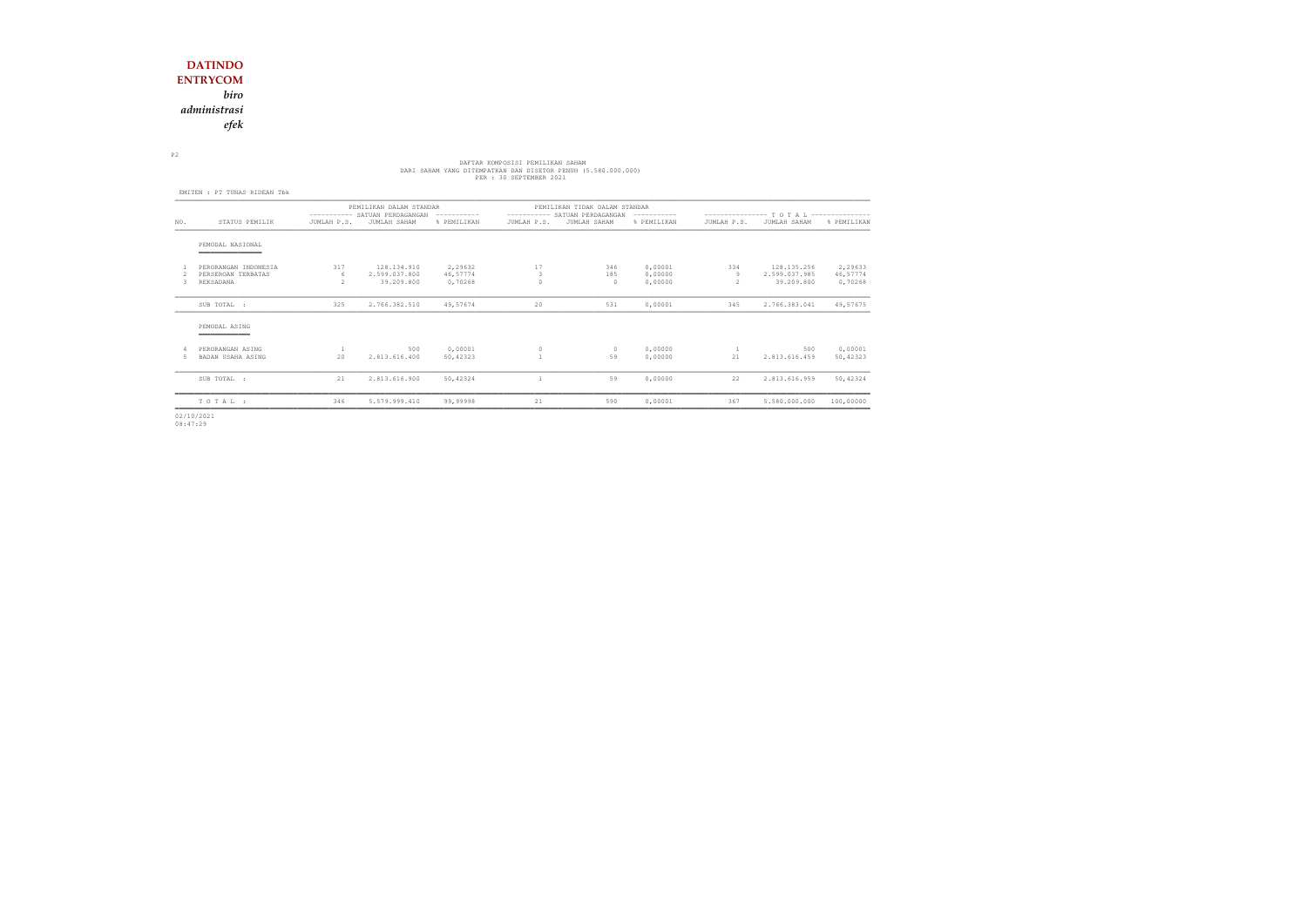## **DATINDO ENTRYCOM** *biro administrasiefek*

M

# LAPORAN KEPEMILIKAN SAHAM - DIREKSI & KOMISARIS PER : 30 SEPTEMBER 2021

Emiten : PT TUNAS RIDEAN Tbk

| NOMOR | NAMA                                                                                                                             | JABATAN                                                                                                | JUMLAH SAHAM | KETERANGAN<br>PERSENTASE                                                |
|-------|----------------------------------------------------------------------------------------------------------------------------------|--------------------------------------------------------------------------------------------------------|--------------|-------------------------------------------------------------------------|
|       | Drs. ANTON SETIAWAN<br>2 DR. ARIE SETIABUDI SOESILO, M.Sc.<br>SARASTI BASKORO<br>CHAN TZE CHOONG ERIC<br>5 Ir. HONG ANTON LEOMAN | KOMISARIS UTAMA<br>WAKIL KOMISARIS UTAMA/ INDEPENDEN<br>KOMISARIS INDEPENDEN<br>KOMISARIS<br>KOMISARIS |              | 0 0,0000000<br>0 0,0000000<br>0 0,0000000<br>0 0,0000000<br>0 0,0000000 |
|       | 6 RICO ADISURJA SETIAWAN, MBA<br>NUGRAHA INDRA PERMADI<br>8 MAX SUNARCIA<br>TENNY FEBYANA HALIM<br>10 ESTER TANUDJAJA            | DIREKTUR UTAMA<br>DIREKTUR<br>DIREKTUR<br>DIREKTUR<br>DIREKTUR                                         |              | 0 0,0000000<br>0 0,0000000<br>0 0,0000000<br>0 0,0000000<br>0 0,0000000 |
|       |                                                                                                                                  | TOTAL                                                                                                  |              | 0 0,0000000                                                             |

02/10/2021 11:57:17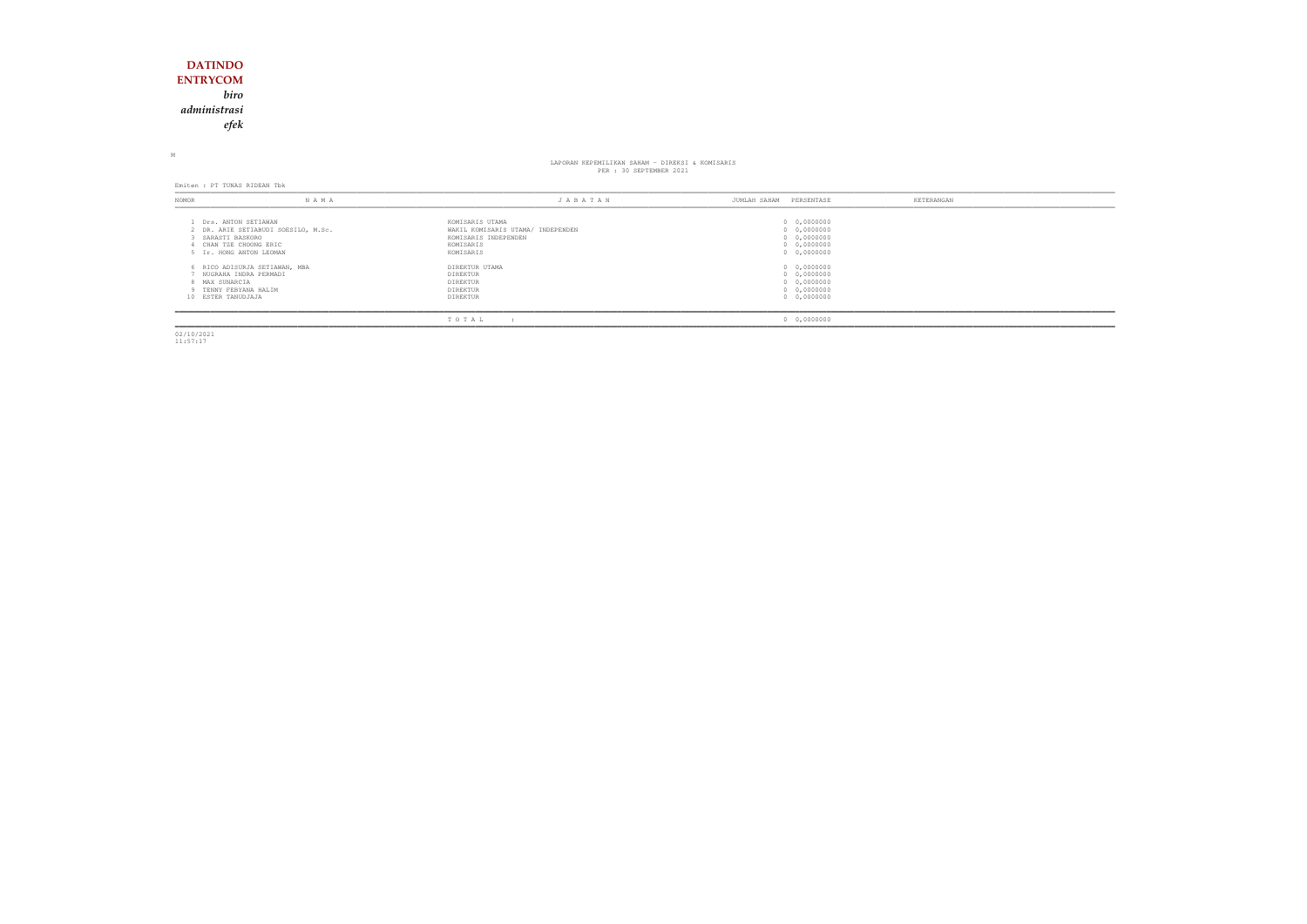| <b>DATINDO</b>                                                    |               |                                                   |                 |                                     |                                                           |
|-------------------------------------------------------------------|---------------|---------------------------------------------------|-----------------|-------------------------------------|-----------------------------------------------------------|
| <b>ENTRYCOM</b>                                                   |               |                                                   |                 |                                     |                                                           |
| biro                                                              |               |                                                   |                 |                                     |                                                           |
| administrasi                                                      |               |                                                   |                 |                                     |                                                           |
| efek                                                              |               |                                                   |                 |                                     |                                                           |
| $\mathbb M$                                                       |               | DAFTAR PEMEGANG SAHAM PENGENDALI                  |                 |                                     |                                                           |
|                                                                   |               | PER : 30 SEPTEMBER 2021                           |                 |                                     |                                                           |
| Emiten : PT TUNAS RIDEAN Tbk                                      |               |                                                   |                 |                                     |                                                           |
| NOMOR<br>$N A M A - 1$                                            | $N A M A - 2$ | A L A M A T $-1$                                  | A L A M A T - 2 | KOTA                                | PEMILIKAN<br>JUMLAH SAHAM<br>$\approx$                    |
| 1 JARDINE CYCLE & CARRIAGE LIMITED<br>2 TUNAS ANDALAN PRATAMA, PT |               | C/O 239 ALEXANDRA ROAD<br>KAPTEN TENDEAN 15-17-19 |                 | SINGAPORE 159930<br>JAKARTA SELATAN | 46,237 %<br>2.580.009.000<br>2.580.009.000<br>$46,237$ \$ |
|                                                                   |               |                                                   |                 | TOTAL<br>$\mathbf{r}$               | $92,474$ %<br>5.160.018.000                               |

 $\begin{array}{c} \hline \hline 02/10/2021 \\ 11:57:18 \end{array}$